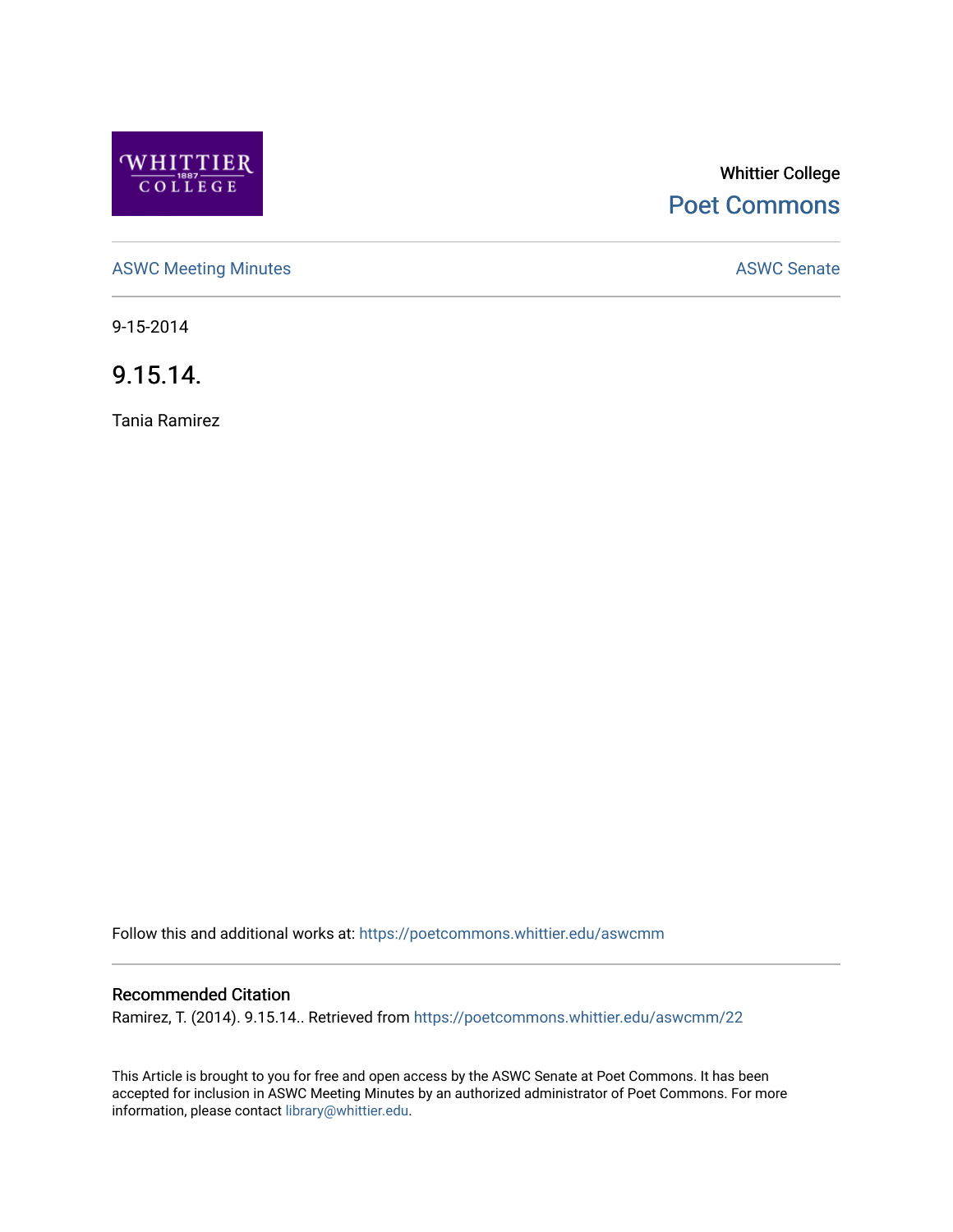

# **Meeting Minutes for September 15, 2014**

# **I. Meeting is called to order at 7:01 pm**

- a. Moment of Silence observed for our Quaker Traditions.
- b. Inspirational Quote
	- a. "It is not true that people stop pursuing dreams because they become old, they grow old because they stop pursuing dreams." –Gabriel Garcia Marquez
	- b. Read by Senator Romero

# **II. Mission Statement**

- a. The ASWC Senate, as the governing body of the Associated Students of Whittier College, is dedicated to the betterment of the college as an institution and as a member of the broader community. The Senate shall assist on-campus clubs and organizations in creating, promoting and implementing dynamic programs and events that involve students and add value to their educational experience. This body will act as an open forum for students to voice their opinions and desires, always keeping the best interests of the ASWC in mind. In all of its actions, the Senate will serve the students first with integrity, dedication, responsibility and humility.
- b. Read by Senator Perez

# **III. Roll Call- Secretary Ramirez**

- **a. Present:** President Esquer, Vice President Duarte, Treasurer Carlson, Program Board Chair Allman, Director Rashid, Senator Barlow, Senator Vargas, Senator Santacruz, Senator Brodnax, Senator Guzman, Senator Butler, Senator Parada, Senator Romero, Senator Perez, Senator Kenny, Senator Murillo, Senator Lendvai, Senator Duong, Senator Meuwissen, Senator Smith, Senator Jones, Senator Hoversten
- **b. Absent excused:** Senator Lendvai, Parada, Santacruz
- **c. Unexcused:** Senator Morgan

# **IV. Minutes Amendment/Approval**

- a. Motion to Approve Minutes from September 8<sup>th</sup> Senator Meuwissen
	- a. All Minutes will be posted on Org-Sync, under "ASWC Files"

# **V. President's Message- President Esquer**

a. Student focus group for dean of students Thursday lunch in if interested in joining stay after meet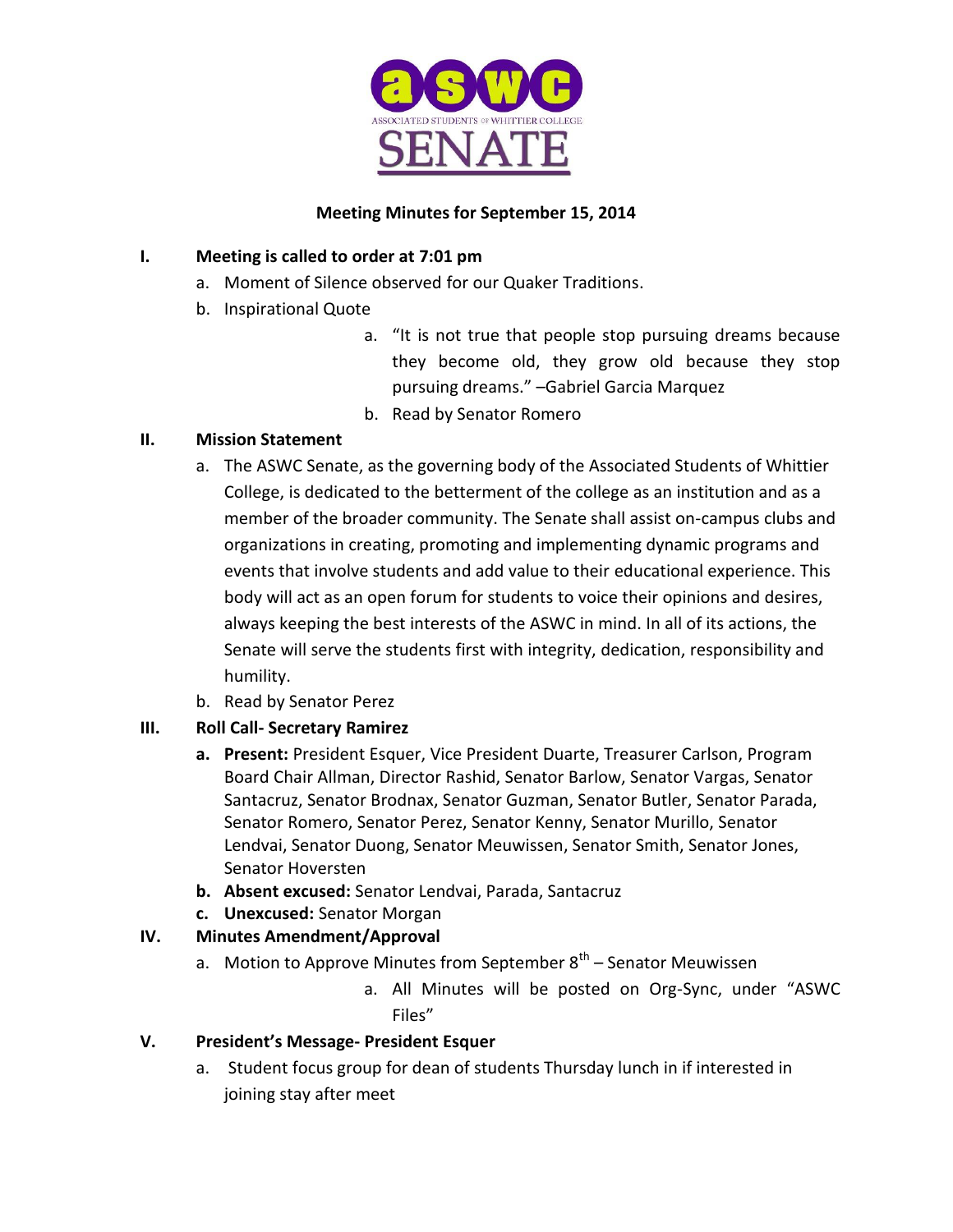- b. New gender task
- c. VP Duarte- Hispanic Heritage Month Culture Month begins Luz Maria Presents on this.

#### **VI. Treasurer's Report- Treasurer Carlson**

| <b>ASWC ACCOUNTS</b>             |             |
|----------------------------------|-------------|
|                                  |             |
| <b>Executive Budget Balance:</b> | \$10,000.00 |
|                                  | est.        |
| <b>Reserve Account Balance:</b>  | \$26,496.07 |
|                                  | est.        |
| Total Funds Allocated:           | \$15,465.60 |
| <b>TOTAL ASWC FUNDS:</b>         |             |
|                                  | \$74,534.40 |
| • General Fund:                  | est         |
|                                  |             |
| <b>Total Requests Pending:</b>   |             |
| · First Readings Pending:        | \$31,990.00 |
| • Second Readings Pending:       | \$4,102.00  |
|                                  |             |
| <b>RELATED ACCOUNTS</b>          |             |
|                                  |             |
| Program Board Account:           | \$31,000.00 |
|                                  | est.        |
| Media Council Account:           | \$33,285.00 |
|                                  |             |

# **VII. Constituent Reports**

- **a. (Freshman Class Council President)**
	- A. Representative pending.
- **b. Senator Kenny (Off- Campus Rep)**
	- A. Nothing new
- **c. Senator Romero (Off-Campus Rep)**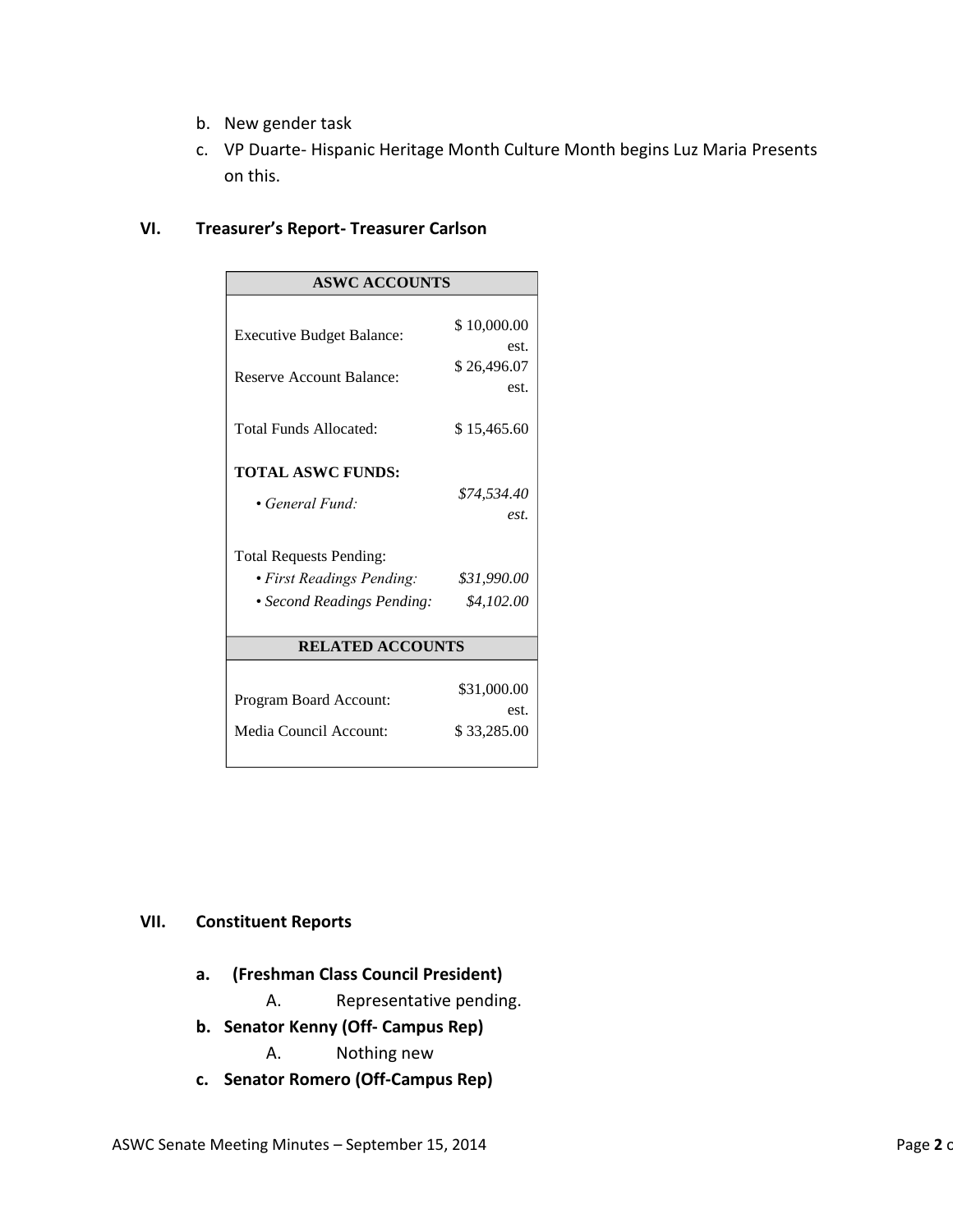A. CSA reaching out more

## **d. Senator Perez (Off-Campus Rep)**

- A. Working on comment cards for commuter representatives to pass out to commuters more frequently.
- **e. Senator Meuwissen (Student Body Rep)**

A. Working on comment cards.

- **f. Senator Smith (Student Body Rep)**
	- A. Nothing new to report (Absent)
- **g. Senator Hoversten (Student Body Rep)**
	- A. Revises comment cards and format and the way we will facilitate it.
	- B. Working with New Dean of Students on insight regarding sexual assault.

# **h. Senator Jones (Student Body Rep)**

- A. Working to respond to concerns regarding the spot menu.
- **i. Senator Murillo (Residence Hall rep)**
	- A. Working on email for all RA to tell about comment boxes
- **j. Senator Duong (Residence Hall rep)**
	- A. Help Sarah with student feedback
- **k. Senator Lendvai (Residence Hall rep)**
	- A. Nothing new to report.
- **l. Senator Morgan (ICC rep)**
	- A. Publicize track team more.
- **m. Senator Parada (Social Justice Coalition)**
	- A. Nothing new to report.
- **n. Senator Guzman (Inter-Society council co chair)**
	- A. Wet and wild this Saturday.
- **o. Senator Butler (Inter-Society council co chair)**
	- A. New exec board.

## **VIII. Committee Reports**

- a. Administrative- Vice President Duarte
	- a. Deal with governing documents meet Tuesday at 4:30 feel free to join.
- b. Budget- Treasurer Carlson
	- a. Meeting was held talked about new changes in the funding code.
- c. Campus Relations- Dir. Rashid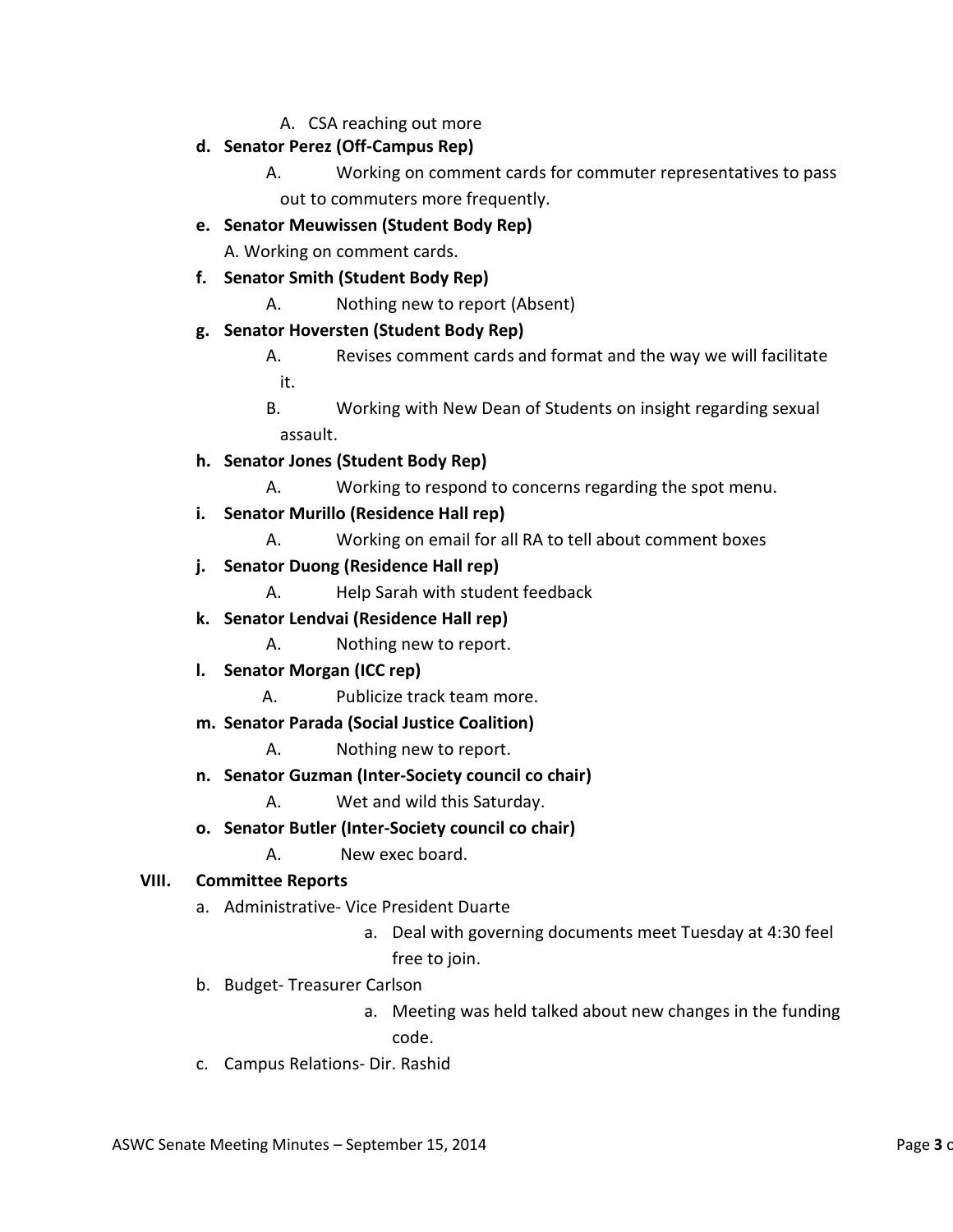- a. Remember to wear shirts to be more visible and be recognized as senators
- b. Campus relations committee deals with publicizing organizations etc.
- c. Power chargers where a success.
- d. Elections- Secretary Ramirez
	- a. Freshman Class Council (FCC) elections informational meeting went well.
	- b. Elections are Sept. 24<sup>th</sup> Wednesday.
- e. Program Board Program Board Chair Allman
	- a. Welcome week was a great two weeks thank you all.
	- b. Meeting Tuesdays at 5 pm in leap.
	- c. Revamping website.
- f. Advocacy- President Esquer
	- a. Will meet the first Thursday of every month.
	- b. Will also meet with advocacy.
- g. Culinary- Senator Jones
	- a. Thursday at 6 pm committee will meet.
- h. Environmental- Senator Santacruz
	- a. Nothing new to report.
- i. Student Feedback- Senator Meuwissen
	- a. First meeting was productive
	- b. Looking to marketing comment boxes even more with campus relations director.
- j. Commuter Senator Perez
	- a. Meeting at spot on Wednesday.
- k. Campus Safety President Esquer
	- A. If interested in joining meet after senate meeting.
- IX. **Public Voice -** This is the portion of the meeting for anyone who is not on the table to address any questions, comments, or concerns.
	- a. Parking painting project concern.
	- b. Public Speaker- How are we advertising for students to be involved with the selection of dean of students?
	- c. Sobers- Tomorrow and Wednesday a consultant who was hired to will meet with students to get ideas of what they are looking for. Once candidates are named this will be open to students. Therefore it starts with smaller groups of students who have leadership roles on campus but after finalists are chosen students will be informed. These are only preliminary stages.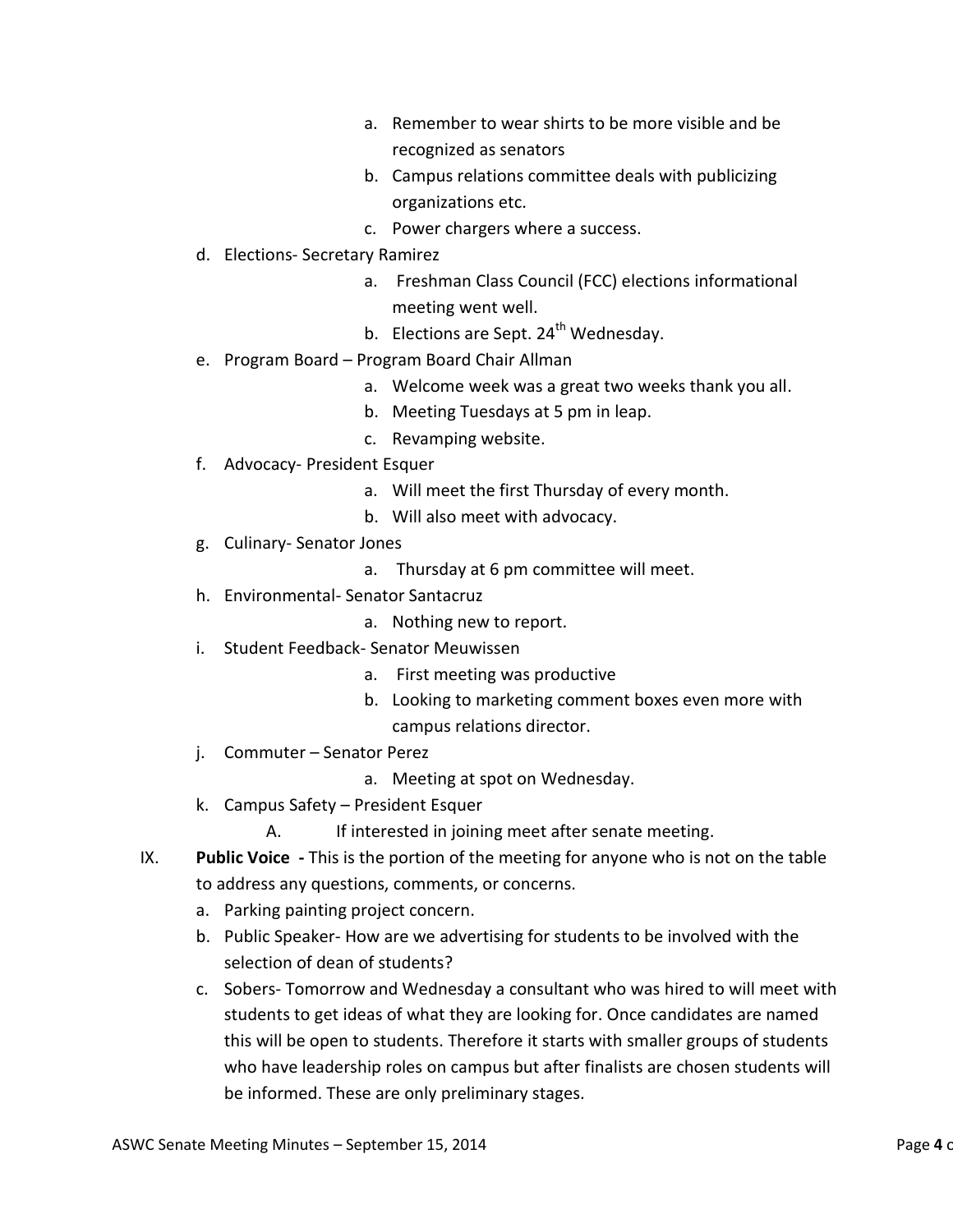- d. Public Speaker- Because Think About It was based on flash video he suggests considering other types of course that are being used and that are accessible to all students.
- e. President Esquer- Think About It is a new program but thank you I appreciate the concern and I will address this at the debrief meeting regarding Think About It.

# X. **First Readings**

- a. **Bilingual Foundation of the Arts Play** 
	- A. Requested amount \$500
	- B. Encourages student body to be involved and attend
	- C. Attendance expected 100
	- D. Request for fast track
	- E. Senator Hoversten motions to fast track under letter D.

# **b. Wet N Wild by the Metaphonian Society**

- A.  $10^{th}$  annual dance.
- B. Will take place September  $20<sup>th</sup>$  at the Campus Courtyard.
- C. Total requested \$5,505.
- D. Request for fast track.
- E. Senator Perez motions to fast track event under letter C.
- **c. Posada**

A. Annual event held by MECHA for the past year 30 years it has been a success.

## **d. Tareada**

- a. Celebration for Latino community
- b. Plan to have dancers, food, and singers from the culture
- c. Senator Hoversten- Senate can allocate \$3,500 for food why ask for more?
- d. Representative- Almost every year the food runs out so we want to make sure that doesn't happen again.
- e. Request for Fast Track.
- f. Senator Romero motions to fast track under letter E.

## **e. XXX-mas by the Franklin Society**

- a. Experience lab will help make event better
- b. Joshua started experience labs to ensure safer and more successful events (video was shown). Ensure liability is ensured.
- c. It's about giving the student want they want.
- d. Expected attendees 600
- e. Experience labs deals with logistics and production.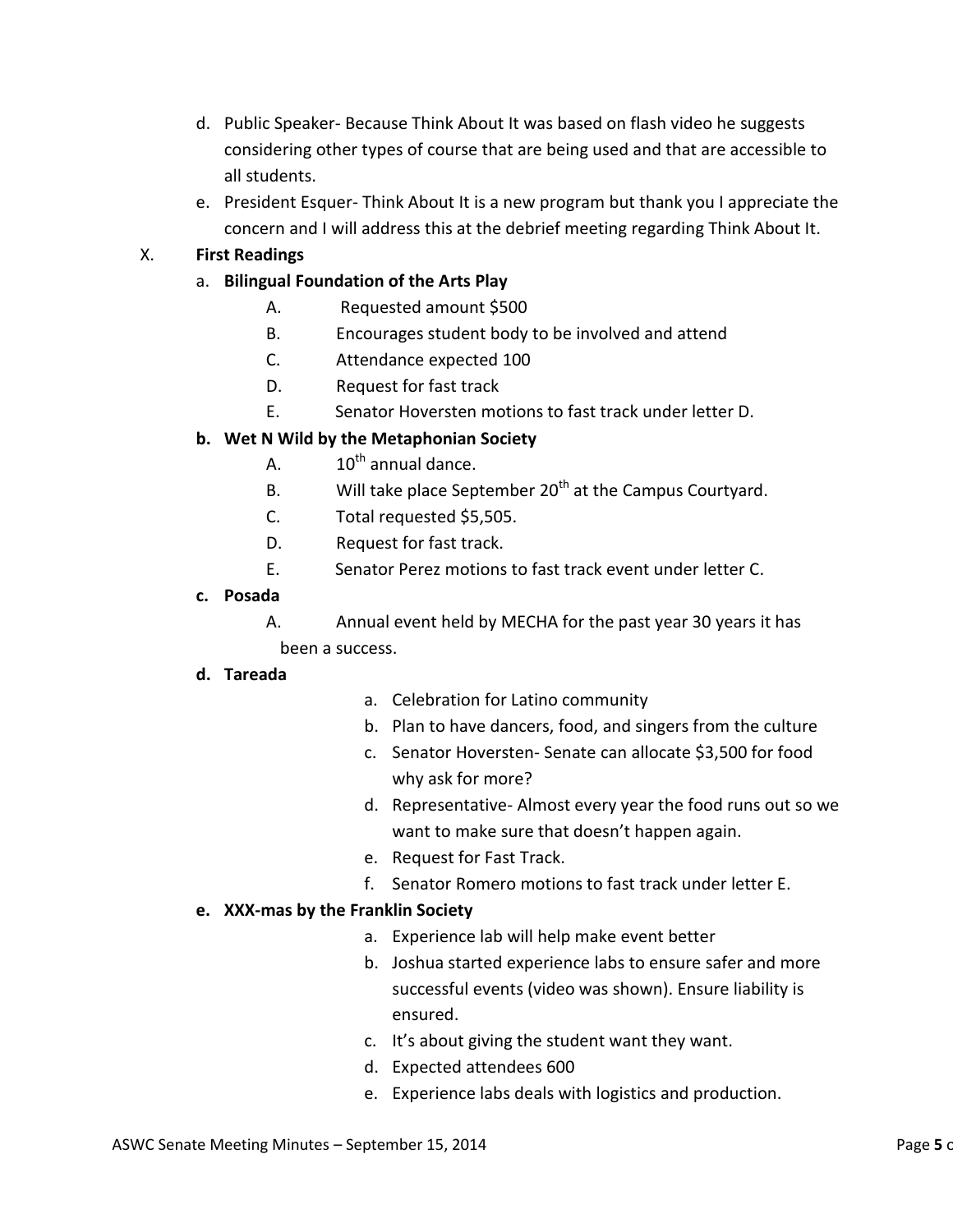- f. To bring a performer students will be familiar with the dances needs at least \$5,000 to have a performer
- g. Senator Hoversten- why do you expect an attendance of 600 when last year you had 400?
- h. Tejeda- We believe experience lab will help market the event very well and with three societies more attendees are expected.
- i. Director Rashid: p.o.i. Senate funds events not organizations (societies).
- j. Senator Vargas- have the societies done any fundraising and also I believe societies should raise the bar of organizing their own events rather then having another organization doing it for them.
- k. Tejada- yes they will be fundraising.
- l. Senator Rashid- blackout is an example of a successful event even though its held at the end of the semester
- m. Senator Murillo- how is experience lab being paid?
- n. Sobers- p.o.i it took the bus company 10 minutes to replace tire that popped at last year's event.
- o. Tejada- The budget already included in request includes payment for experience lab
- p. Senator Hoversten-are lights etc. more details for the venue?
- q. Tejada- yes but they are meant to make the experience better. I suggest expanding the guest list limit and charging them so funds can come back to senate.
- r. Senator Kenny-what out of the expenses is going to be provided to experience lab?
- s. Senator Hoversten-event staff salary refers to…
- t. Experience lab rep- Labor from experience lab engineer hired and separate salary for campus security
- u. Senator Perez-has any research been done on potential performers?
- v. Tejada- yes, for \$5,000 they are not promising any artist but we are looking for a known artist.
- w. Senator Rashid-p.o.i keep in mind how funding this event may interfere with other popular events.
- x. Senator Romero- is the video a form of advertisement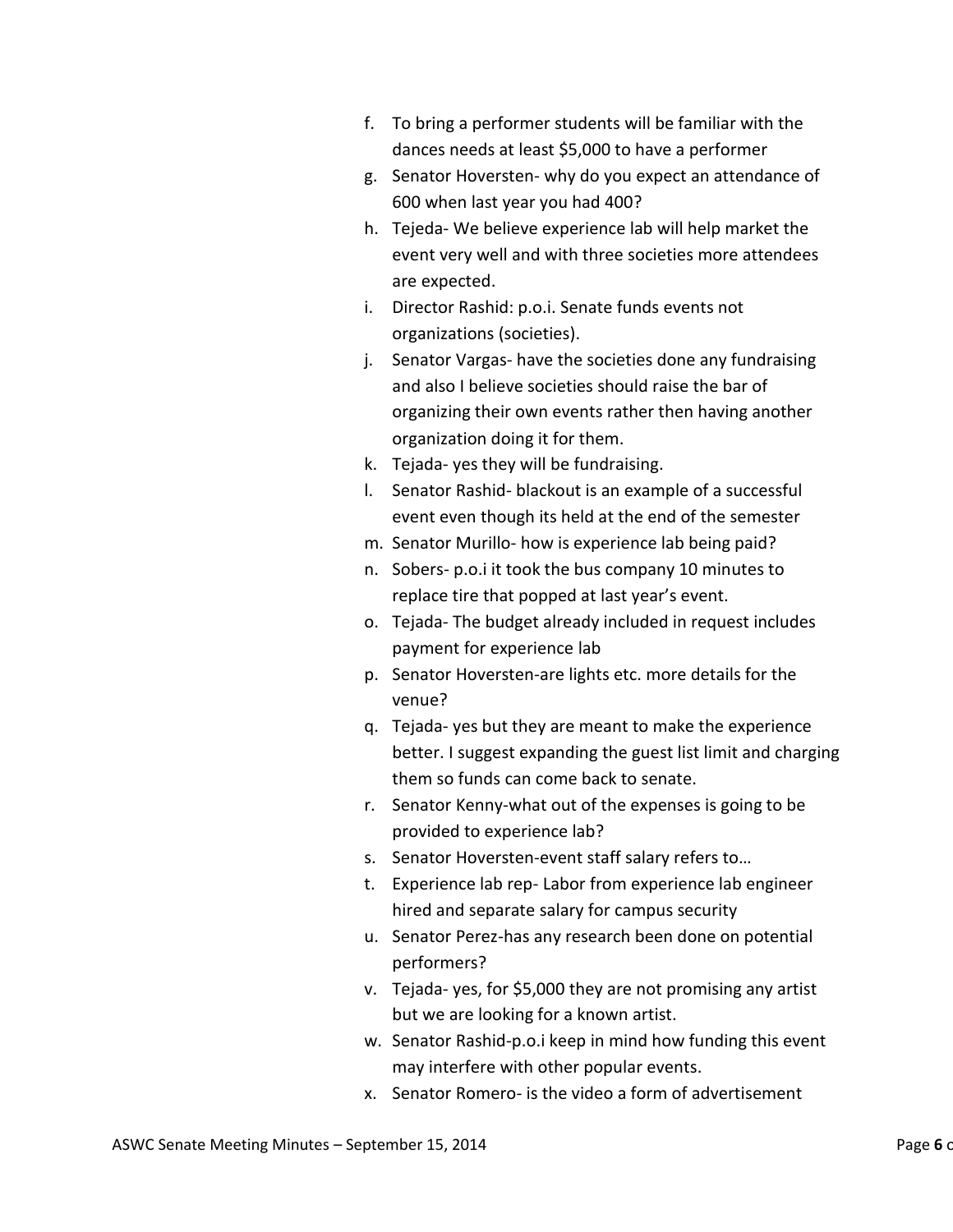- y. Experience lab Rep. Yes it is.
- z. Sobers- p.o.i 409 attendees where at fantasy last year.

#### XI. **Daily Calendar Considerations**

#### **a. Dia de los Muertos by Movimiento Estudiantil Chicano de Aztlan**

- **a.** Will be held October  $31^{st}$ .
- b. Romero- poi event was successful based on my appearance at last year's event.
- c. Senator Romero -moves to fund event in the requested amount of \$850.

## **b. Commuter lunch by Commuter Student Association**

- **a.** Event for students to be informed and connect them to the campus.
- **b.** Senator Hoversten- Motions to fund event in the requested amount of \$1600.

## **c. Halloween excursion by Leap**

- **a.** Looking into Knots scary farm
- **b.** Would leave students to pay \$15 dollars instead of \$35
- **c.** Butler- why has universal studios not been continued
- **d.** Sobers- we try to change it every year so students can experience different places.
- **e.** Sobers- Senate helping will subsidized tickets to \$20 per ticket.
- **f.** Senator Vargas-motions to fund event in requested amount \$1,652.

#### **D. Bilingual foundations of the Art**

- a. Looking to give vouchers to students to attend event
- b. Kenny-motions to fund event in the requested amount \$500.

#### **E. Tareada by Amigos Unidos**

- **a.** Event is large attended event food tends to run out.
- b. Senator Vargas- motions to fund event in requested amount \$5,250